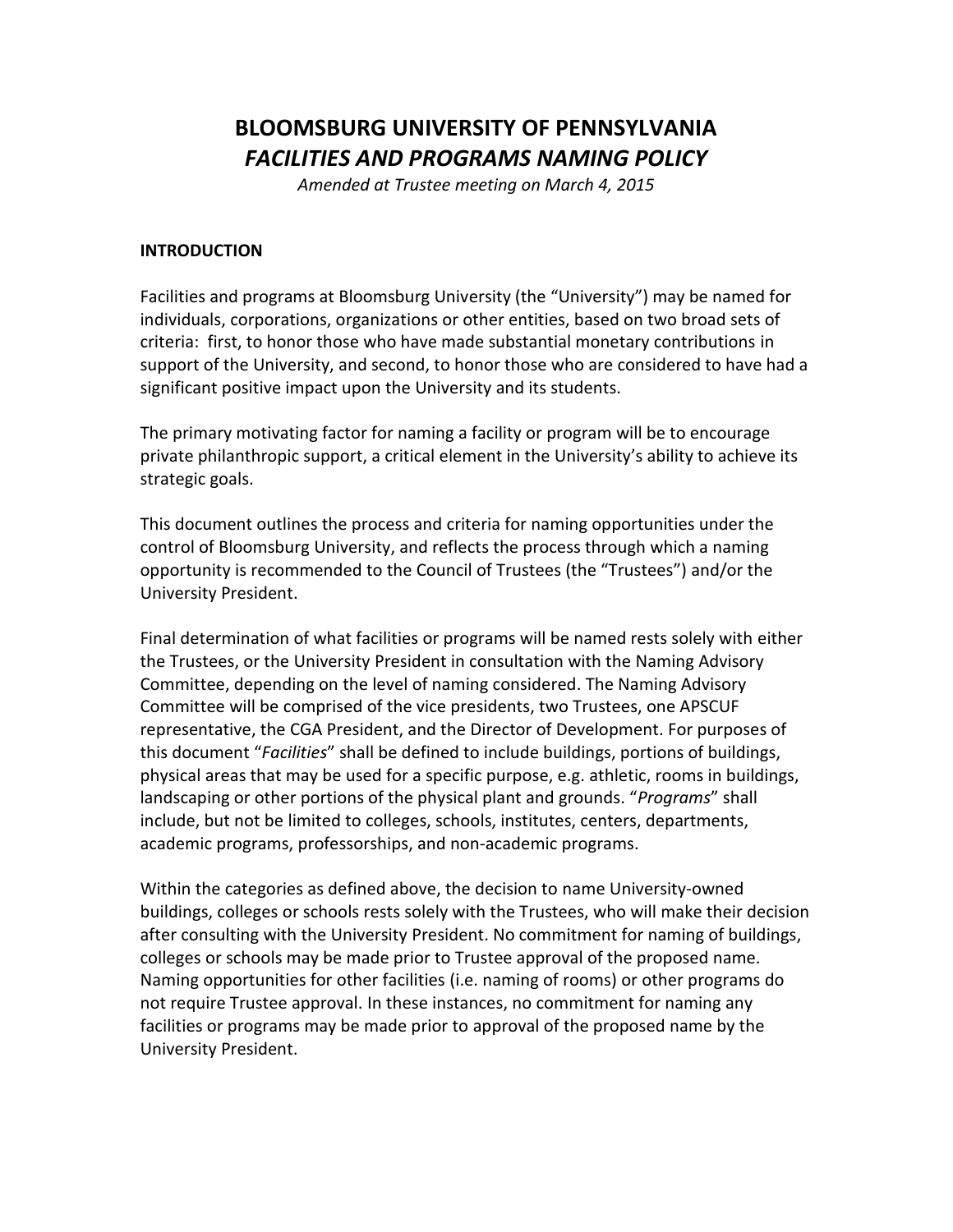The University President, in consultation with the Naming Advisory Committee, shall follow this policy and will ensure that naming opportunities are compatible with the mission and values as stated in the University Strategic Plan. All proposals related to the naming of facilities or programs should be held in confidence during the review and approval process; no public communications will take place until the Trustees or the University President has formally approved the proposal.

Naming of a facility or program will only be considered if a gift or combination of a gift and estate intention, for the benefit of the University, is documented and contractually agreed upon by all parties. If the gift commitment is not fully paid within a five-year period, or if sufficient funds are not received from the donor's estate, the University reserves the right to remove the donor's name from the facility or program and may name an alternate facility or program proportionate to the amount that has been paid within that timeframe.

Naming a facility or program for unparalleled scholarly distinction or other exceptional non-monetary contributions to the University should be considered only if the name being recognized will bring great honor to the University. Additionally, this proposed naming opportunity should have the potential to encourage additional financial gifts.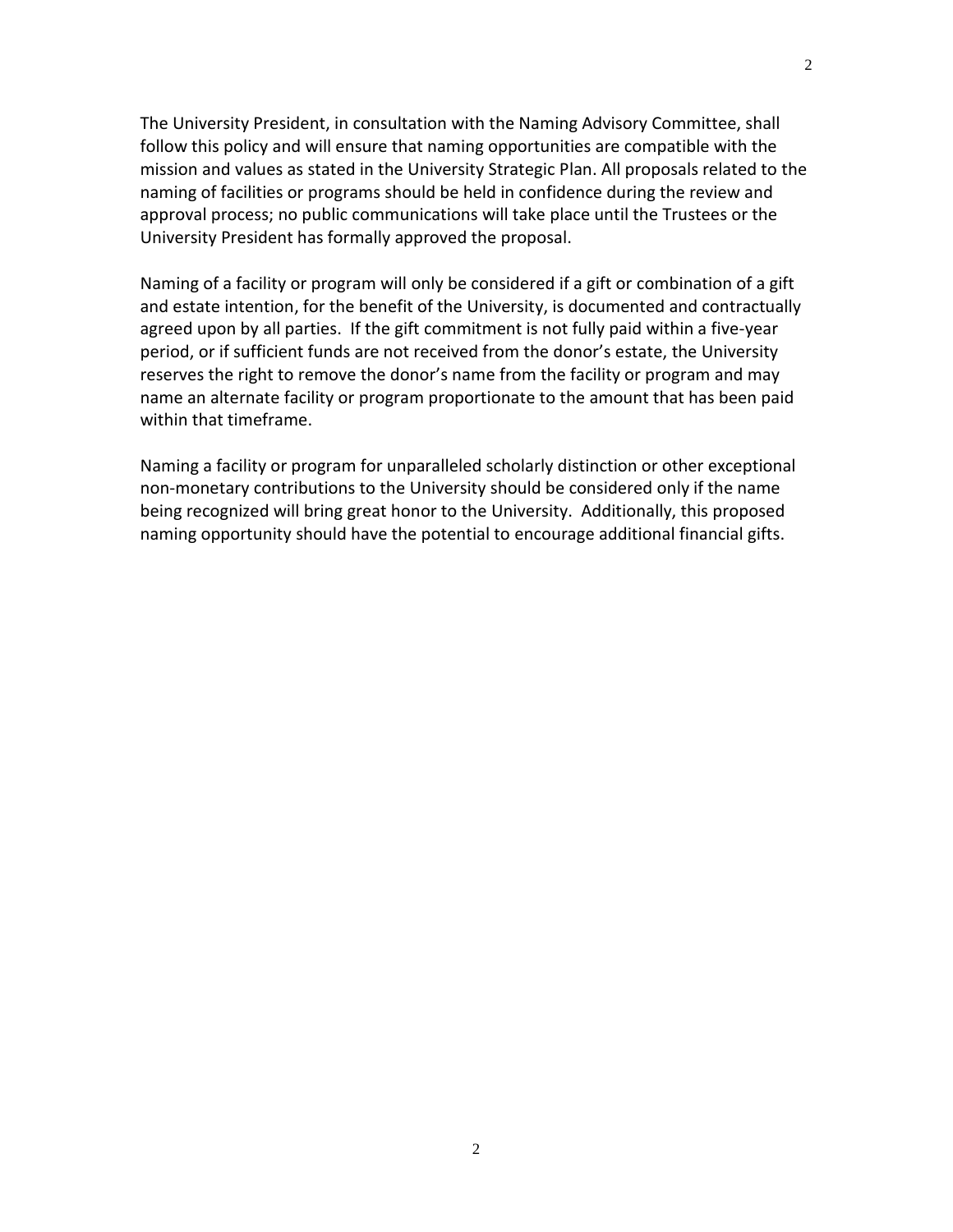# **BLOOMSBURG UNIVERSITY OF PENNSYLVANIA** *FACILITIES AND PROGRAMS NAMING POLICY*

# **Naming opportunity in newly constructed buildings or buildings that are being renovated:**

The cost to name a facility that is being newly built or renovated will be based on the projected total philanthropic value to build or renovate, guided by a formulaic approach that takes into account the size of the facility, prevailing costs of construction, the facility's use and its marketability. If the naming opportunity is the entire building, the donor must provide, through new gifts, a minimum of 20% of the philanthropic cost to construct or renovate. The naming may not be based on previous gifts.

# **Naming opportunity in a facility that is not being altered, or that is being funded entirely through other sources, or to name a portion of the campus grounds:**

A naming opportunity in an existing facility that is not being renovated, or which is being built or renovated through other funding sources, or to name a portion of the campus itself (such as an athletic field or a garden) the cost will be based on the philanthropic value to build or renovate, guided by a formulaic approach that takes into account the size of the facility, prevailing costs of construction, the facility's use and its marketability for whatever it is the donor wishes to name.

## **Unanticipated Opportunities**

New programs or construction of unplanned or unscheduled facilities which a donor wishes to have built requires 100% of project cost. All projects must support the University's Strategic Plan. If a donor is interested in a new program or in building a facility that is not already in the University's Master Plan, it must be submitted through appropriate University planning channels for review and acceptance. The donor should submit a written proposal to the University Advancement Division, which will ensure that due diligence is undertaken, and that the proper procedures are followed for review. The University Advancement Division will forward the request to the appropriate planning groups which will then proceed with their review of the potential project. After review by the various planning bodies, the recommendation will be forwarded to the University President.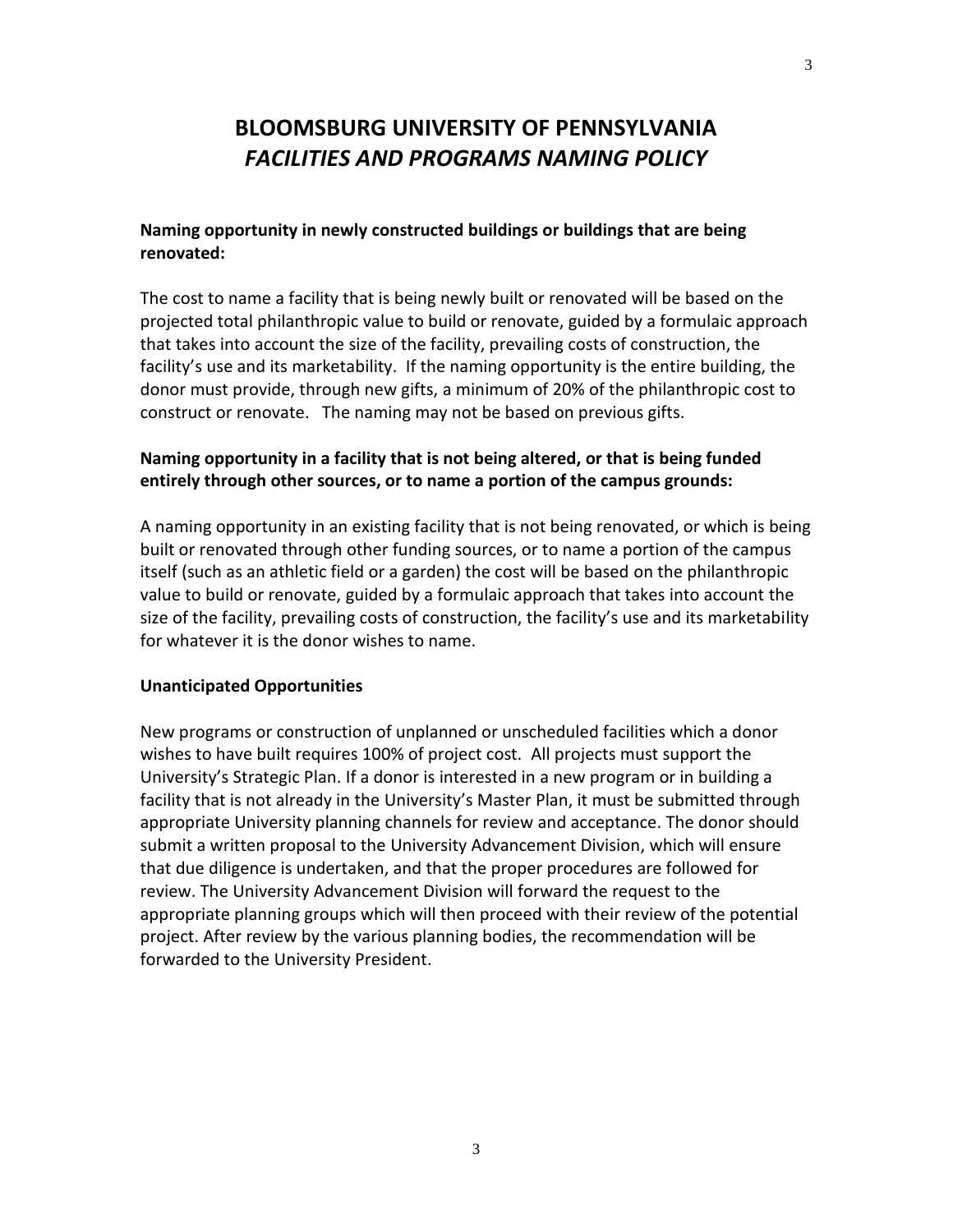## **Process for Changing or Eliminating Named Facilities or Programs**

If a facility or program is eliminated, the University President reserves the right to pursue alternate methods of recognizing the donor whose name was on the facility or program. Naming of a facility or program does not entitle the donor's name to be associated with the facility (ies) or program(s) after a facility has been demolished, or after a program has ceased to exist in its previous form. In all instances, decisions to change a named facility or program rests with the University President or Trustees, depending on the level of naming involved.

## **De-naming**

The University President, in consultation with the Naming Advisory Committee, reserves the right to make the final determination of whether a facility or program may be denamed. If the name of a building, college or school is involved, the President will recommend a course of action to the Trustees, who will make the final determination.

## **Time-Limited Sponsorship Opportunities**

*Corporate Partner Naming Opportunities:* Naming opportunities offered to a donor for a specified time period (as opposed to a permanent naming opportunity) are generally associated with corporate sponsorships, and may be available at the discretion of the University President, based on recommendations from the University Advancement Division and in consultation with the Naming Advisory Committee. They will be negotiated on a case-by-case basis, using prevailing sponsorship guidelines. All signage will be created and erected by the University at the corporate partner's expense and must adhere to current University signage standards, and must be approved in advance by the University President.

#### **Naming of Benches, Fountains, Flag Poles and Similar Items**

Donors who wish to provide funding to name items such as benches, fountains, flag poles or other similar items may choose from a list of opportunities (existing items or those planned for as part of the campus Master Plan) maintained by the Physical Plant department. In all cases, the University will determine which items will be offered for potential funding and naming, will determine where the items will be located and the materials to be used, and will designate vendor sourcing for the items.